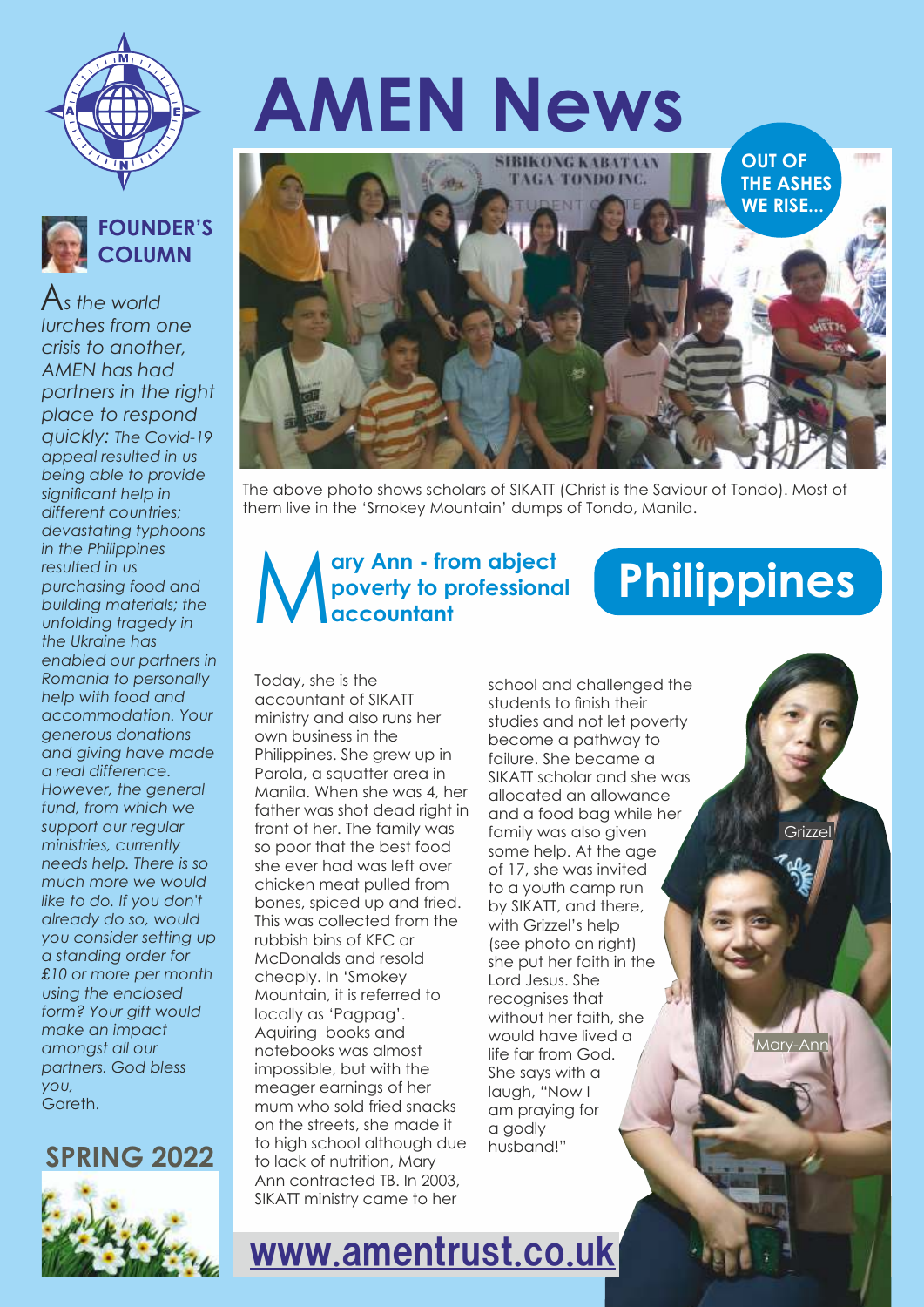#### AMEN news Spring 2022



# EMERGENCY RESPONSE

### **UKRAINIAN REFUGEES**

and are providing accommodation. They also drive to the border between Romania and the Ukraine to collect individuals and families fleeing the war. AMEN partners in **Romania**: Casa Vietii, Perspectives Danes and David and his team together with other trusted friends of AMEN are extending God's love in UKRAINE. They are involved in assisting refugees with food, medicines, clothes





Tender Heart is continuing Covid-19 relief which we started 2 years ago. So far we have distributed over 5000 food parcels. Thank you for your generous donations. *Francis & Alison*

### **PHILIPPINE TYPHOON**

*Winston & Jannette* On behalf of Companion With The Poor, I would like to thank you for your prayers and donations to victims of super typhoon Odette. 920 galvanized corrogated steel sheets were given to 629 families and 1,000 families each received relief packages comprising of least 6 meals. We also shared the gospel with them.



### **A BIG THANK YOU**

**to all those giving by standing order. We can better budget when you give regularly.** 

**The GENERAL FUND needs new supporters. Can you help?**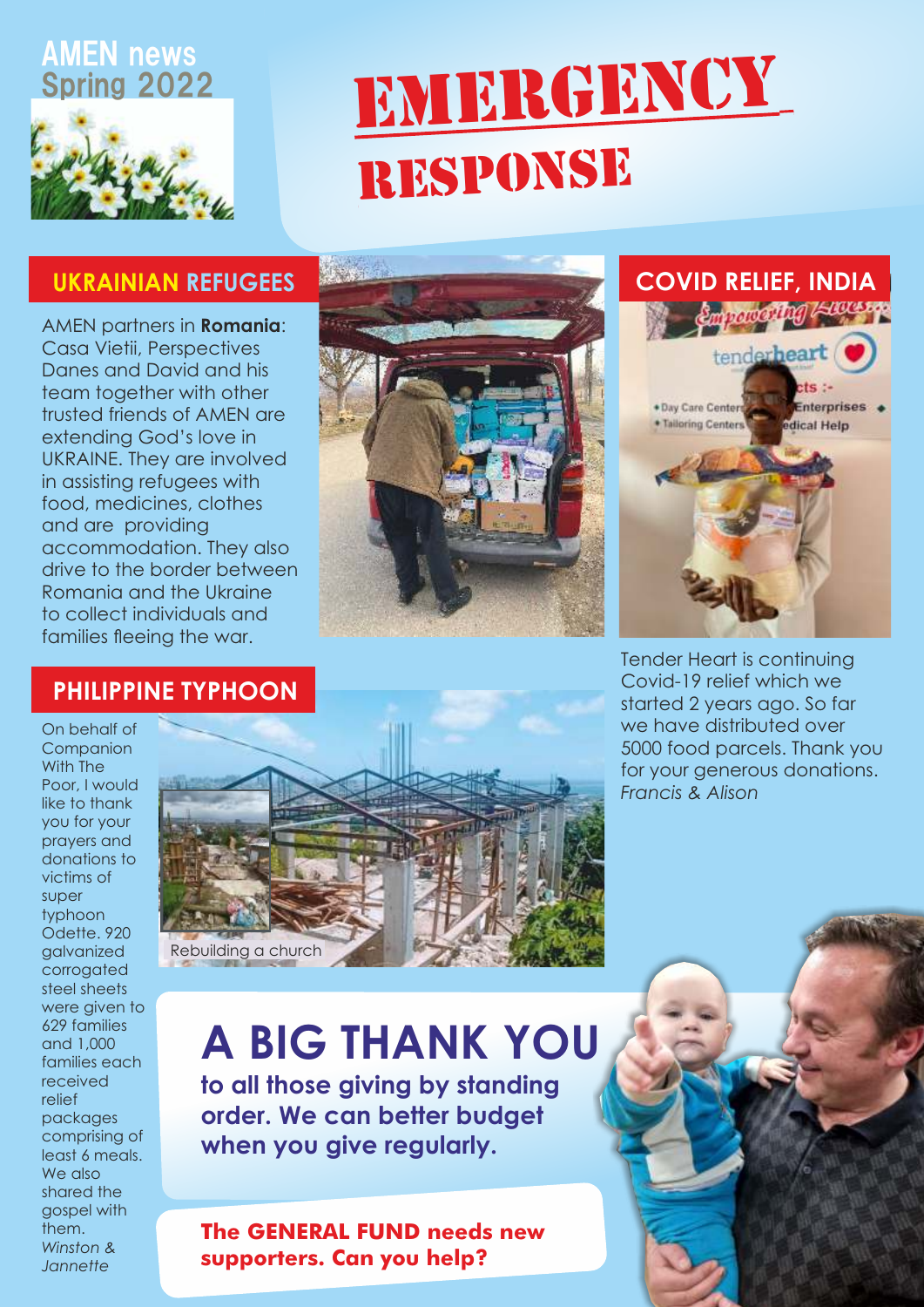

Widows received knitted and crocheted blankets. Thank you to all UK crafters.

#### AMEN NEEDS GROUPS or CHURCHES email janet@amentrust.co.uk TO SIGN UP FOR THE 2022 SHOEBOX COLLECTION. *CAN YOU HELP?*

### **Romania**

We collected 2417 shoeboxes but more are always needed. This gypsy family, among many others, received their only Christmas gifts - AMEN shoeboxes which brought great joy.





### **Serbia**

The process of fund raising has started for the Elion Media ministry office and studio. Pray that those who have promised to give will deliver and, as we approach others, people will realise that visual media is the best way to communicate with younger people today. *Sasko and Ira*



## **Nigeria**

Between August and December 2021, the Jos and Yola Grace & Light volunteer teams visited eight secondary schools, sharing the gospel of social righteousness with 1875 students. Of these, 389 chose to be tested for HIV/AIDS. Many make first time commitments or recommit their lives to God." *Tassie* "Students are open to changing their behaviour. We help them understand how to live righteous lives and how to make a difference in Nigerian society."



Village Missionary Movement (VMM) is building a new office and studio together with a larger kitchen. VMM has plans to build 60 rooms to house 120 missionaries. Initially, 12 houses are being constructed. *David, Santhosh and Anand.*